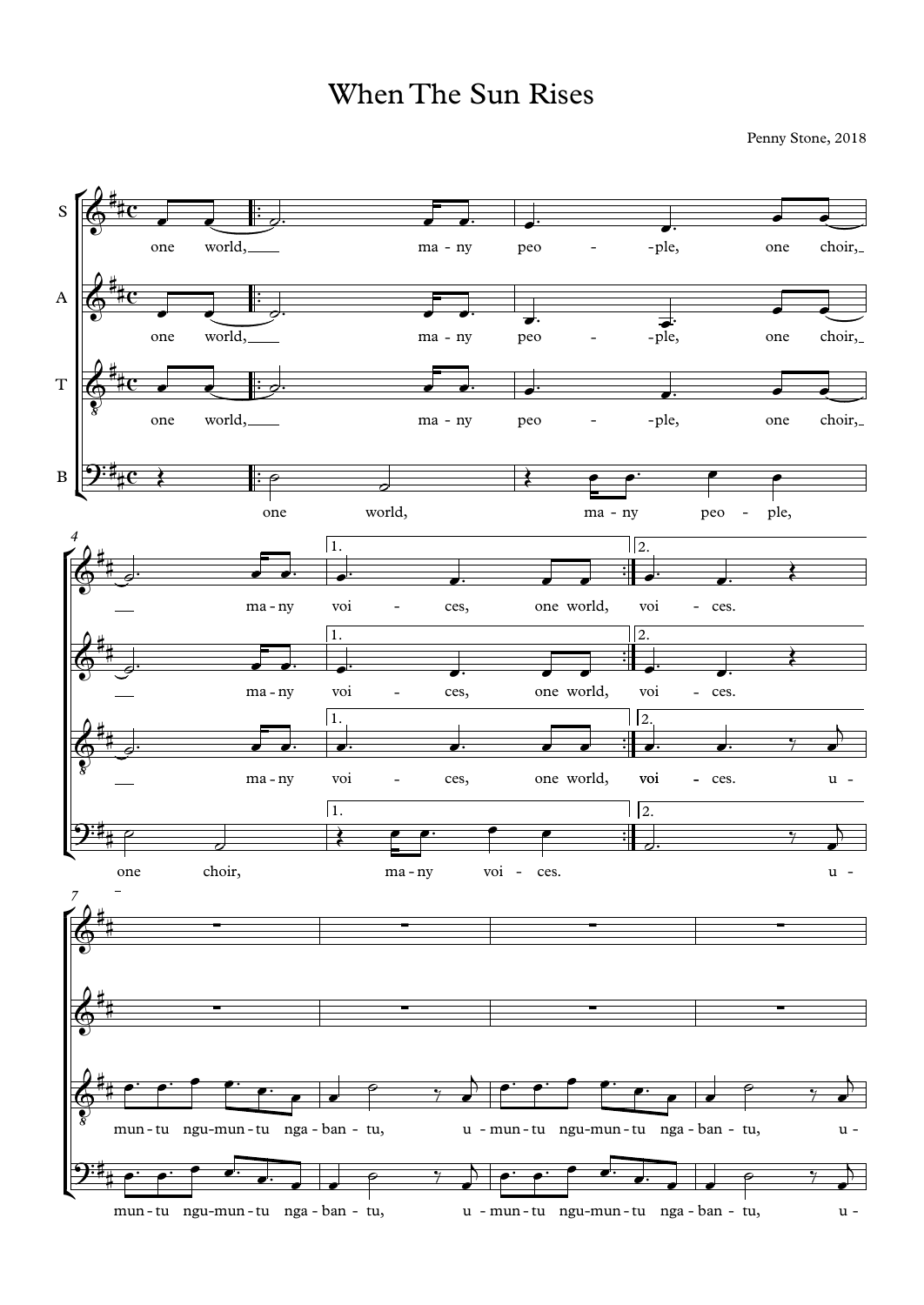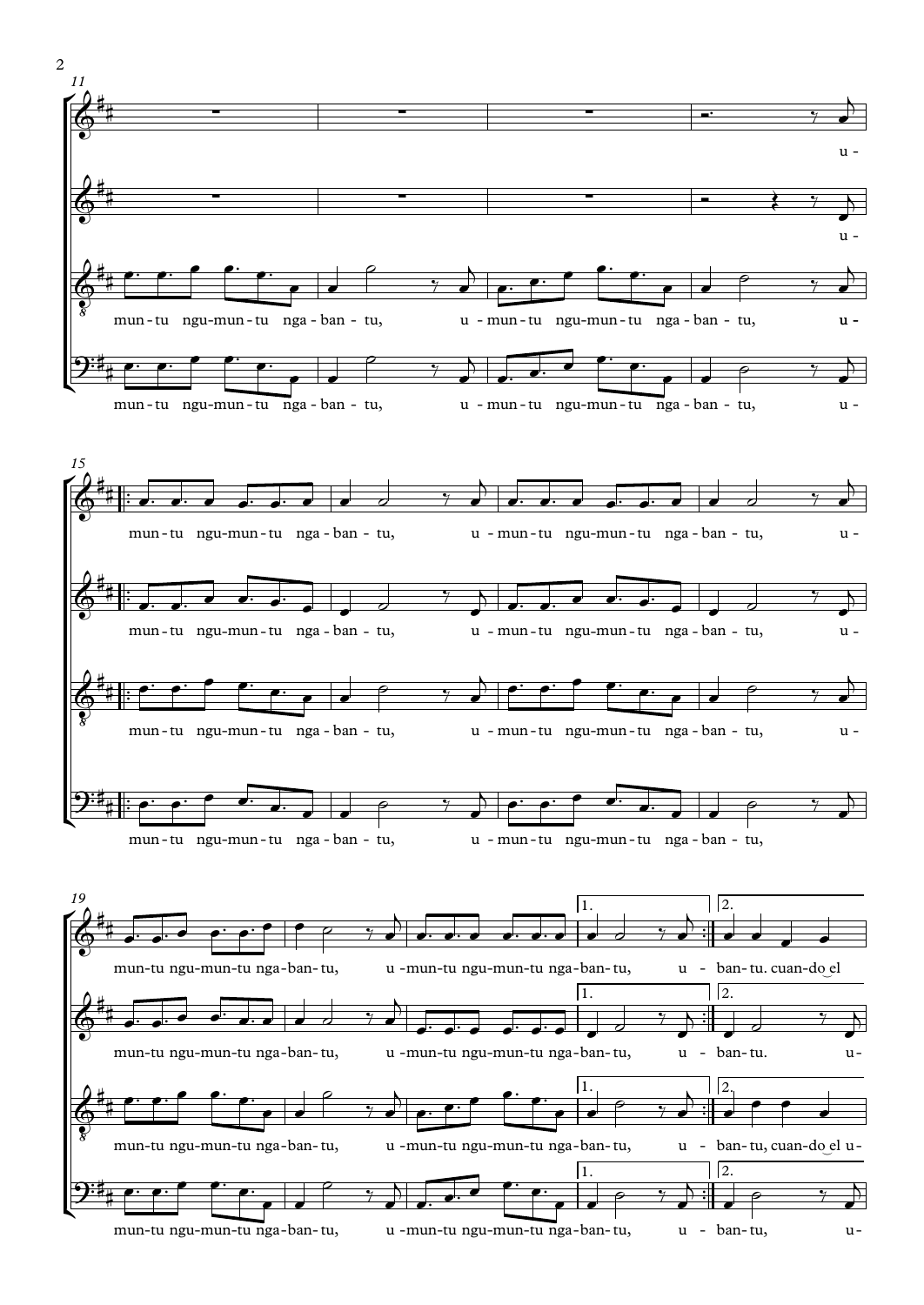



mun-tu ngu-mun-tu nga-ban-tu, u -mun-tu ngu-mun-tu nga-ban-tu, ban-tu,

 $\frac{1}{2}$ 

#

™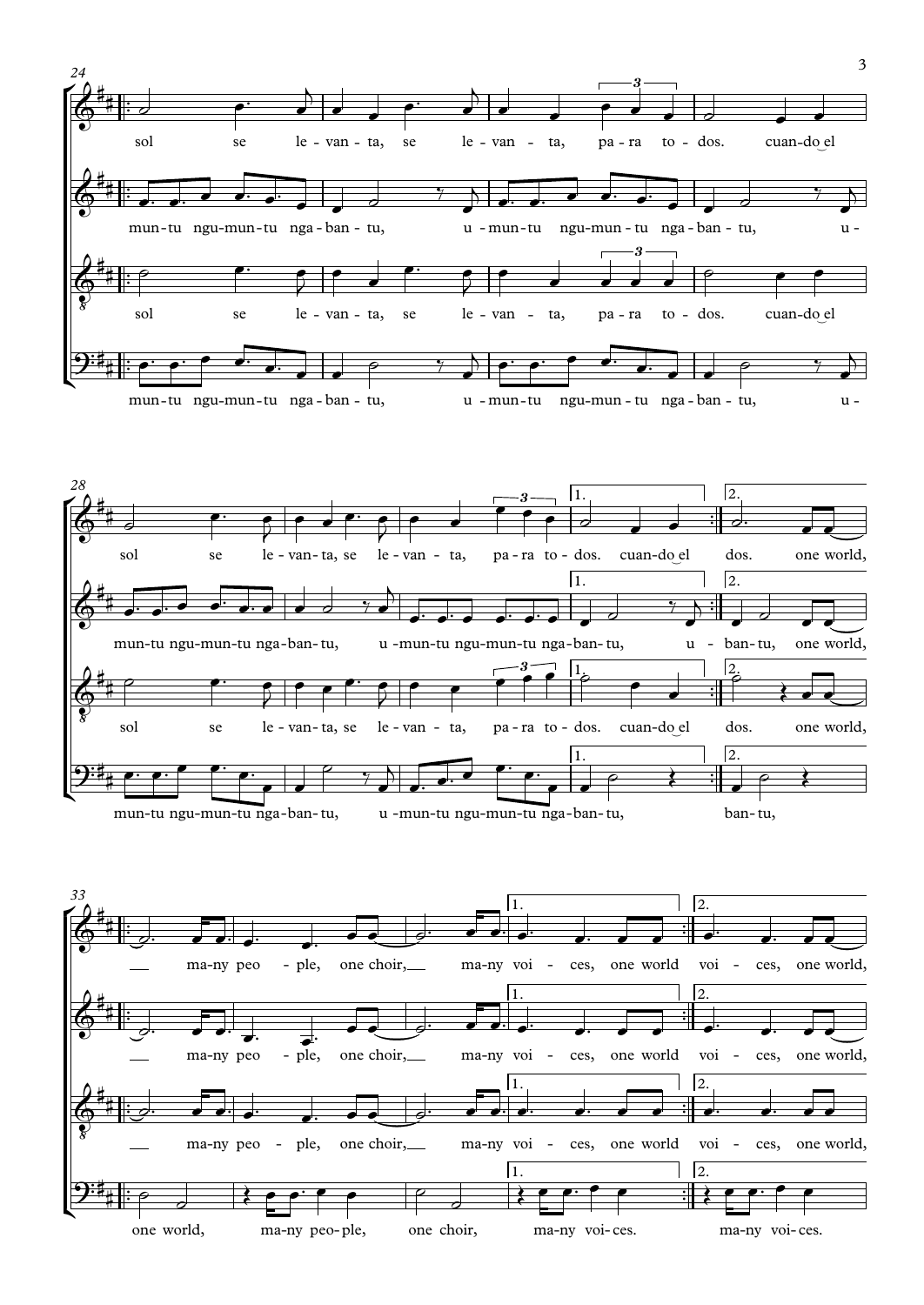